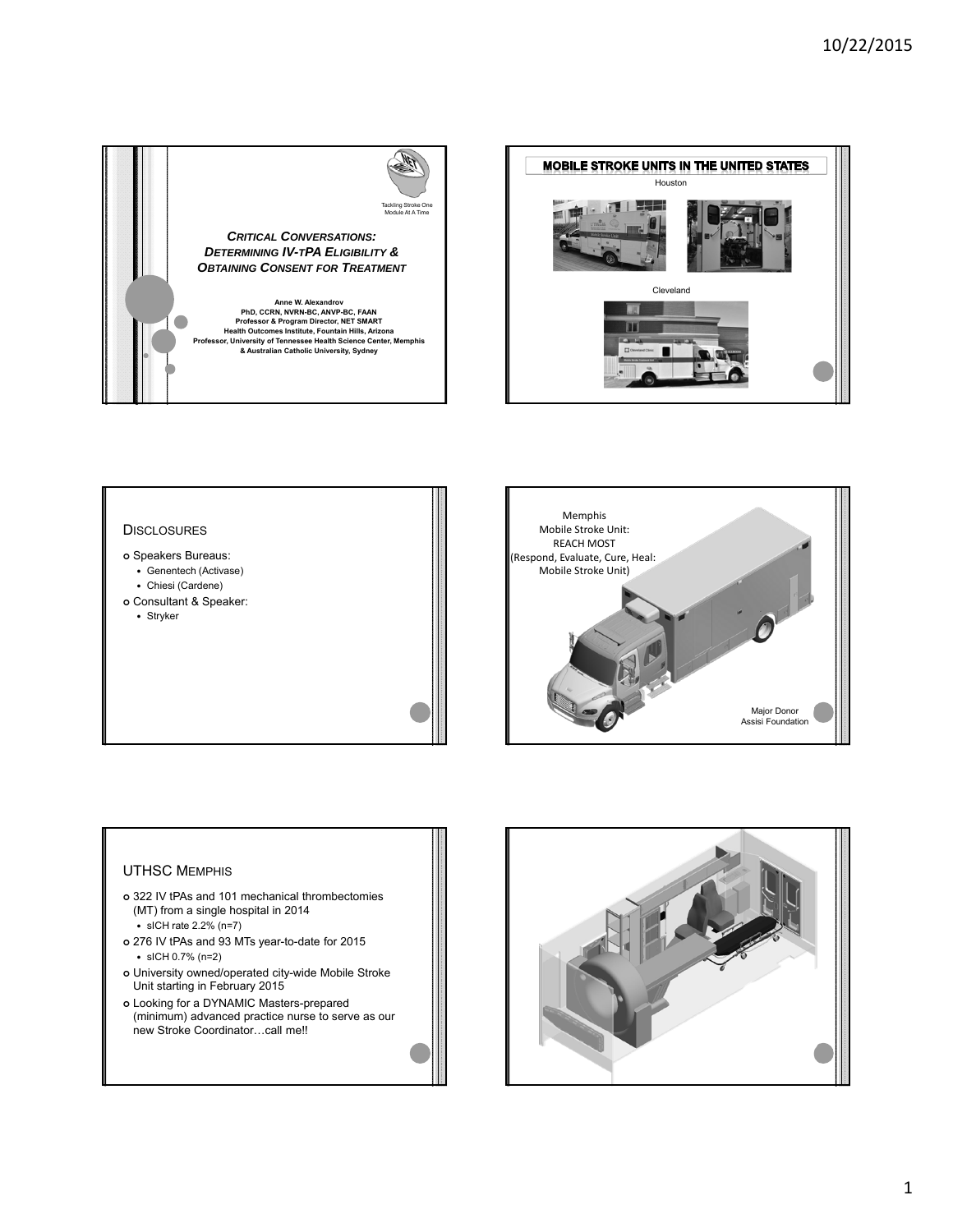



### THE U.S. *SHOULD BE* THE LEADING PROVIDER OF **IV TPA FOR ACUTE ISCHEMIC STROKE** First country to approve intravenous alteplase for

- treatment of acute ischemic stroke
- Currently, more than 2000 certified Stroke Centers in operation
- NINDS 1997 recommended purpose of Stroke Centers: To administer IV tPA
- *HOWEVER*:
	- tPA treatment rates are significantly lower in the U.S. compared to foreign countries that have had approval for a shorter period of time
	- Informal networking with interdisciplinary colleagues on the topic of IV tPA treatment often reveals varied interpretations of what constitutes an acceptable IV tPA treatment candidate



#### NEW FDA LABEL INDICATIONS (PHYSICIAN LABELING RULE COMPLIANT)

- Alteplase is indicated for the treatment of acute ischemic stroke
- Exclude intracranial hemorrhage as the primary cause of stroke signs and symptoms prior to treatment
- Initiate treatment as soon as possible, but within 3 hours after symptom onset

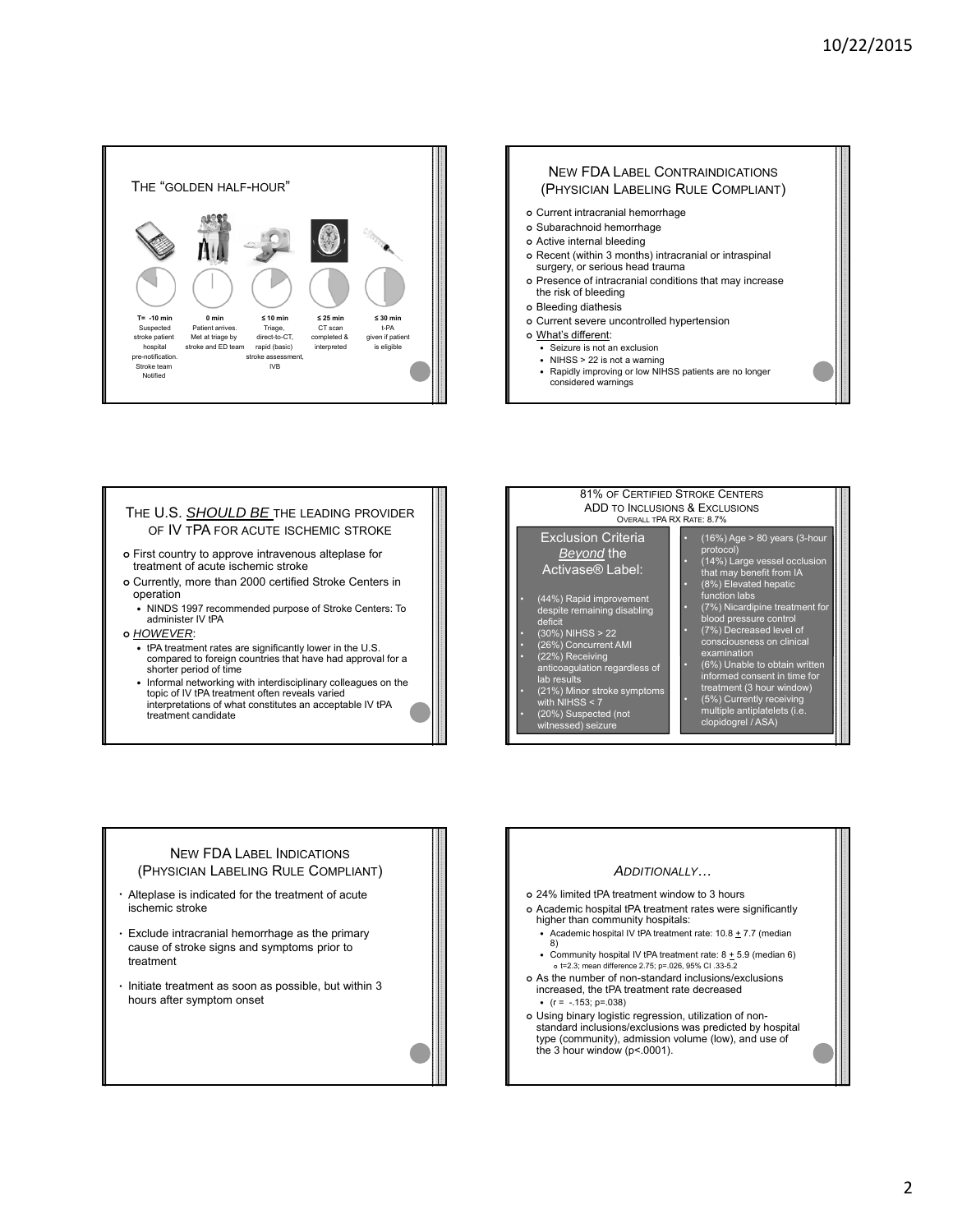#### WHAT IS A SYMPTOMATIC INTRACEREBRAL HEMORRHAGE (SICH) POST-IV TPA?

- IV alteplase trials used different definitions for sICH:
	- NINDS rtPA Stroke Study any blood on the noncontrast CT and any clinical deterioration Endpoint = 6.4% sICH
	- SITS MOST and ECASS 3 parenchymal hematoma type 2 in combination with 4 or more point worsening on the NIHSS
		- The hemorrhage is solely responsible for the clinical worsening, NOT infarct evolution

# sICH is defined today!

Contemporary sICH rates are commonly < 3%





#### CRITICAL CONVERSATIONS….

- *"There is a drug that we can give your wife for the stroke, but over 20% bleed in their brains and die."*  Submitted from South Carolina
- *"Well, we can give a drug, but we don't like to…we don't recommend it. It is very dangerous and there is a high likelihood of him getting even worse than he is, or even dying."*

Submitted from California

 *"Let me put it this way, I wouldn't give this drug to*  my dog. Submitted from Ohio

#### CLASSIFICATION OF SICH: RELIABILITY IN QUESTION…

- Official definitions support classification of sICH for most (86%) certified Stroke Centers, however the most common definition (48%) reported was, "any hemorrhage on non-contrast CT or MRI in combination with any clinical deterioration."
- Only 17% identified the contemporary definition for sICH
	- Among those that adhered to the contemporary definition, sICH rates were significantly lower at  $3\%$  + 2.3% (median 3%; t=4.7; mean difference = 7.7; p<.0001, 95% CI 4.4-10.95), compared to 10.6% + 17.5% (median 6%)

#### WHAT IS INFORMED CONSENT

- *"Permission granted in the knowledge of the possible consequences, typically that which is given by a patient to a doctor for treatment with full knowledge of the possible risks and benefits."*
- Consent is an act of reason
	- For consent to be valid, the person giving consent must be of sufficient mental capacity, must not be coerced or provided with fraudulent information, and must be in possession of all essential information (risks, benefits, alternatives)